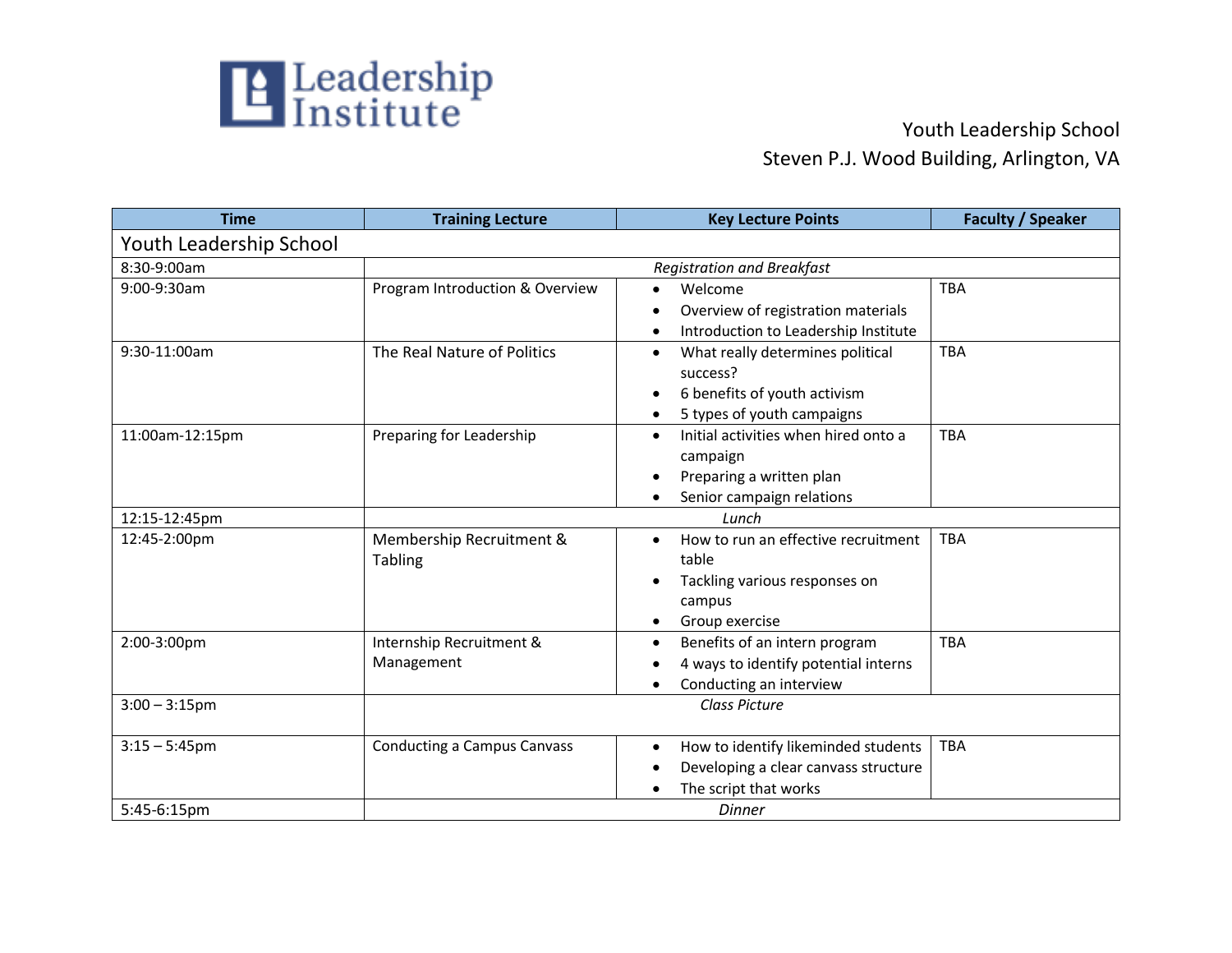

## Steven P.J. Wood Building, Arlington, VA

| 6:15-7:30pm     | Leadership Identification &<br><b>Training</b> | How to successfully build new<br>$\bullet$<br>leadership<br>5 maxims of leadership<br>$\bullet$                                | <b>TBA</b> |
|-----------------|------------------------------------------------|--------------------------------------------------------------------------------------------------------------------------------|------------|
| 7:30-8:15pm     | Care & Feeding of Volunteers                   | 10 tips for handling volunteers<br>$\bullet$                                                                                   | <b>TBA</b> |
| 8:15-8:45pm     | <b>Organizing High Schools</b>                 | 4 reasons to organize high schools<br>Why high schoolers volunteer<br>How to recruit at high schools<br>$\bullet$              | <b>TBA</b> |
| 8:45-9:30pm     | Literature Layout & Design                     | Developing eye-catching literature<br>$\bullet$<br>for your cause or campaign<br>6 types of youth literature<br>Group exercise | <b>TBA</b> |
| 9:30-10:15pm    | <b>Media &amp; Public Relations</b>            | Developing a compelling message<br>4 maxims of public relations<br>4 types of media and how to<br>handle them                  | <b>TBA</b> |
| 10:15-11:30pm   | How to Present a Public Program                | Benefits of hosting a public<br>program<br>Which event type is right for you?<br>5 elements of successful event<br>management  | <b>TBA</b> |
| 11:30am-12:45pm | <b>Mock Elections</b>                          | How to host a mock election on<br>campus<br>3 steps to guaranteed victory                                                      | <b>TBA</b> |
| 12:45-1:00am    | Homework Assignment & Adjourn                  |                                                                                                                                |            |